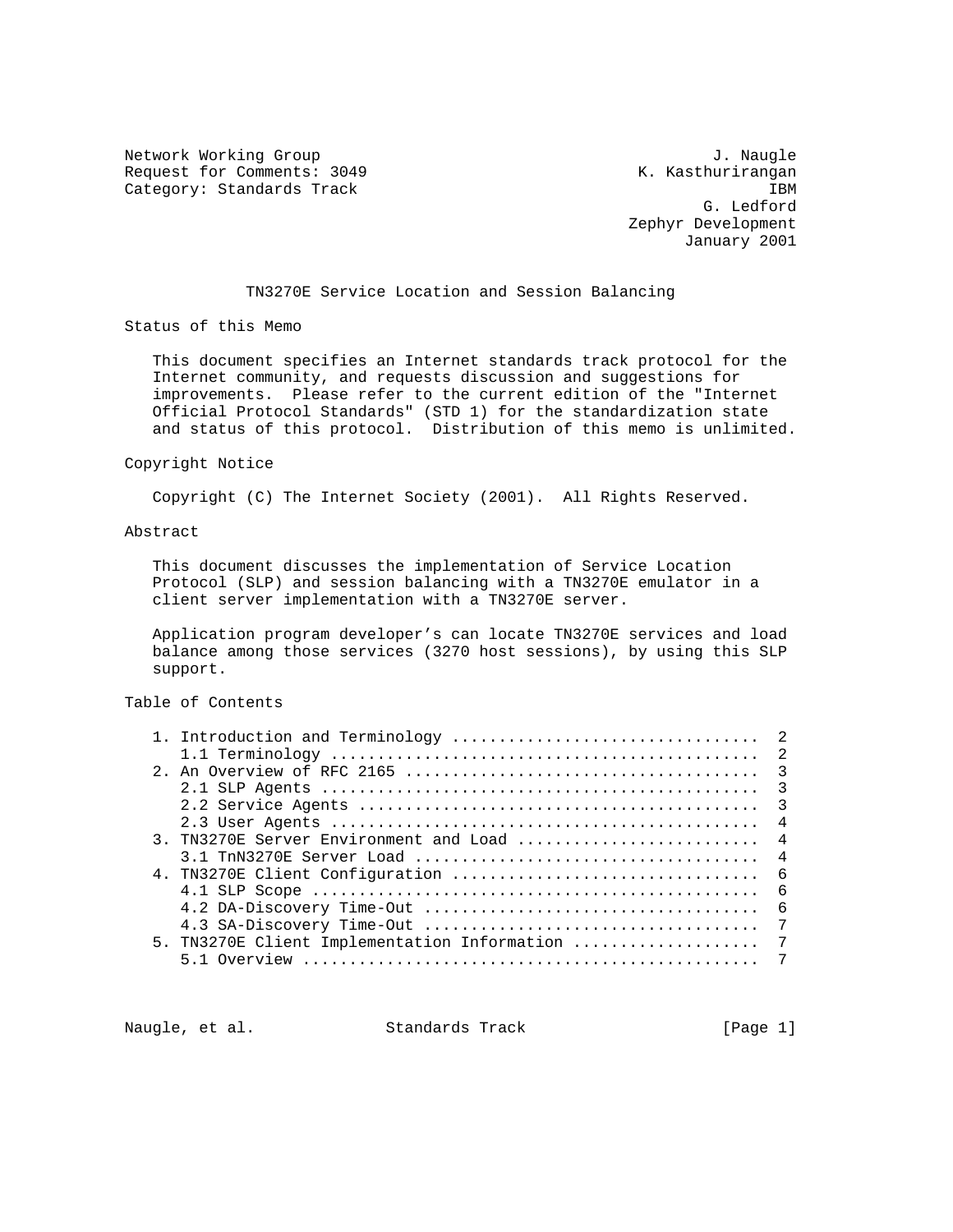| 5.2 How to Obtain List of TN3270E Servers Supporting SLP | - 8            |
|----------------------------------------------------------|----------------|
| 5.3 TN3270E Sample Client Flow                           | 9              |
| 5.3.1 Open the SLP connection                            | $\mathsf{Q}$   |
| 5.3.2 Ouery the list of TN3270E servers                  | $\overline{9}$ |
| 5.3.3 Forward Looking Example using SLPv2  10            |                |
| 5.3.4 Determine loading of each TN3270E server  10       |                |
|                                                          |                |
| 6. Sample Trace Flow of SLP and Session Balancing  11    |                |
| 7. Service Templates and Service Registration  12        |                |
| 7.1 The TN3270E Service Type Template  12                |                |
| 7.2 The Server Service Template  16                      |                |
| 7.3 Template Contact Information  17                     |                |
|                                                          |                |
| 7.5 Sample TN3270 Service Registration Message  18       |                |
| 7.6 Sample Server Service Registration Message  19       |                |
|                                                          |                |
|                                                          |                |
|                                                          |                |

1. Introduction and Terminology

 This document will provide information on Service Location Protocol implementation to discover TN3270E servers in a network and session balance among those servers. This implementation follows the standards track RFC 2165, Service Location Protocol [1] but also provides some examples when using Service Location Protocol version 2 to be forward looking. Service Location Protocol version 2 is documented in RFC 2608 [4] and RFC 2609 [2].

1.1 Terminology

 The key words "MUST", "MUST NOT", "REQUIRED", "SHALL", "SHALL NOT", "SHOULD", "SHOULD NOT", "RECOMMENDED", "MAY", and "OPTIONAL" in this document are to be interpreted as described in RFC 2119 [1].

 Session Balance - This refers to the ability of TN3270E client to use server load information to establish a TN3270E connection to the TN3270E server with the least load at that time. The purpose is to distribute the connection of TN3270E sessions among more than one TN3270E server, and one server will not be excessively loaded. The term "load balance" is a more general term, with respect to server load, and in this document we are focusing on the TN3270E session connections to least loaded servers.

 SNA Gateway - A Systems Network Architecture (SNA) gateway allows multiple LAN-attached workstations to access SNA hosts through one or more physical connections to one or more hosts. A SNA gateway acts as a protocol converter between workstations attached to a LAN and a

Naugle, et al. Standards Track (Page 2)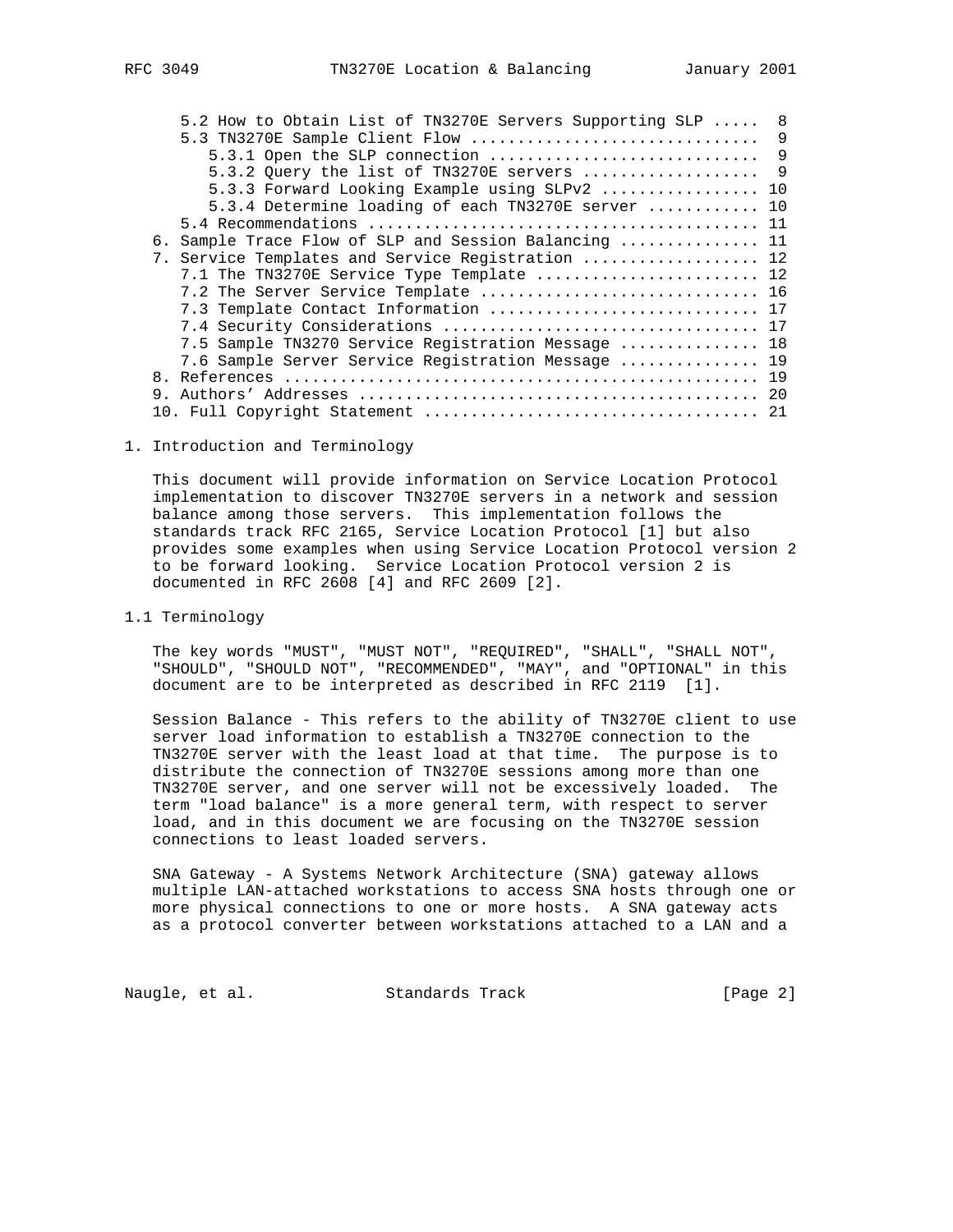WAN host line. It typically would support the SNA protocols LU 0, 1, 2, 3, and dependent LU 6.2 (APPC). SNA gateways typically include a TN3270E server capability.

 LU Pool - The Logical Units (LUs) defined in the gateway can be dedicated to a particular workstation or pooled among multiple workstations. Pooling allows workstations to share common Logical Units (LUs), which increases the efficiency of the LUs and reduces the configuration and startup requirements at the host. When a client connects to the gateway, the gateway retrieves an LU from the pool to establish a session. The LU is returned to the pool for access by other workstations when the session is ended.

 Commserver Service Type Template - Commserver service type is defined as an SNA Gateway server as previously defined above in this terminology section. A template describing the attributes for this service type is in section 7.2.

2. An overview of RFC 2165

 RFC 2165, Service Location Protocol (SLP) [1], provides an automatic way for clients to discover services within an administrative domain.

 These services have various attributes associated with them from which a client can base a service selection. The basic design involves the use of three agent types. These are: User Agents (UA's), Service Agents (SA's) and Directory Agents (DA's).

2.1 SLP Agents

 User Agents are used to query Service Agents or Directory Agents. They acquire/request service information based upon the desired attributes and service needed for the user application.

 Service Agents represent a specific service and advertise service information.

 Directory Agents act as a central collection point for service registration information by Service Agents which is later requested by "user agents" in "intranets".

## 2.2 Service Agents

 The service registers itself with the service agent so that the SA can start advertising this information over the network. The process of registration consists of the service giving the SA all relevant configuration information and attribute tag/value list pairs specific to this service. The Service template is an abstract schema that

Naugle, et al. Standards Track [Page 3]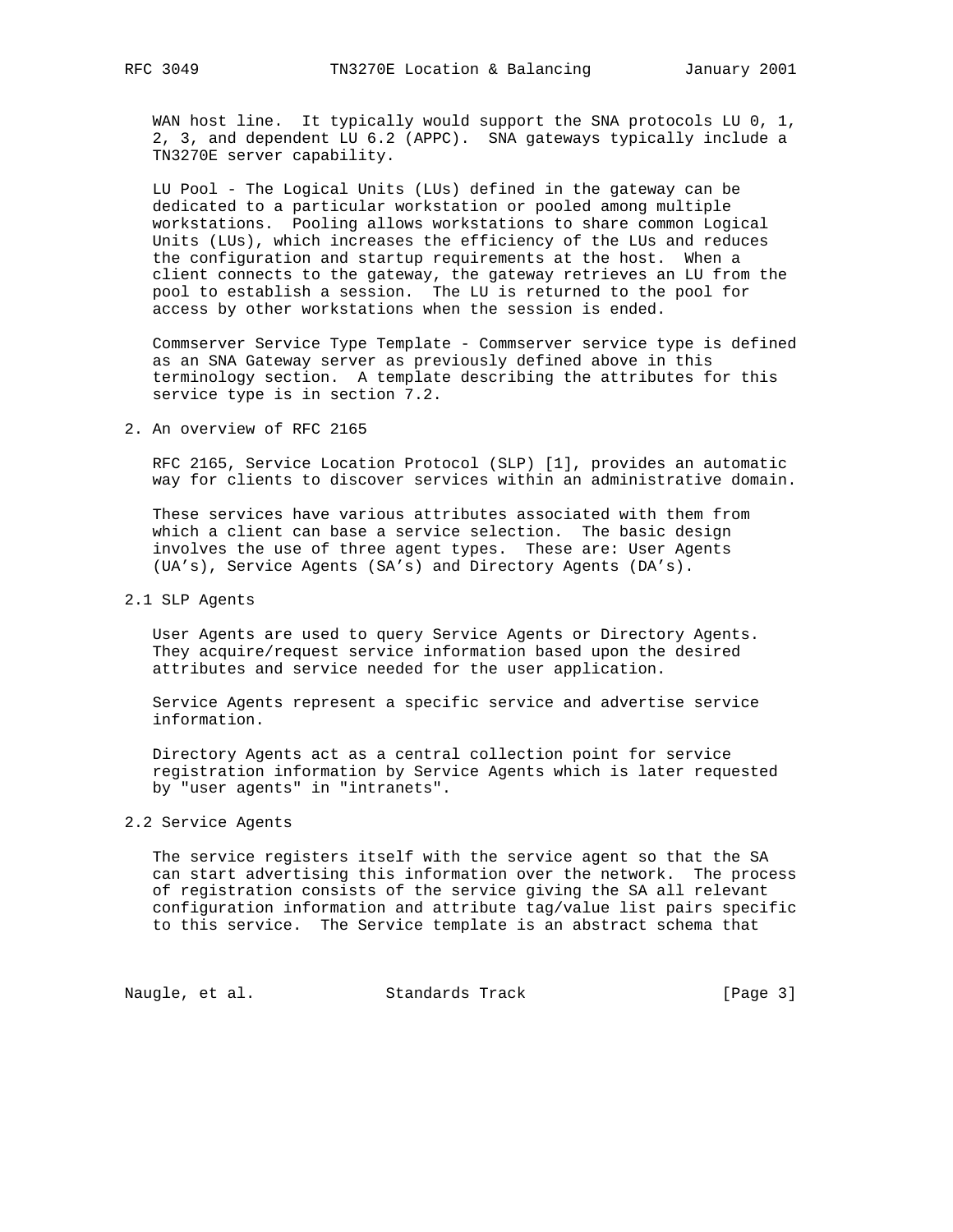applies to the service type. The service template for TN3270E is shown later, contains the URL which is the address of the server with the port, which should be used to connect to it. The URL also contains the service type which in this case is TN3270. The template also contains all the other attributes associated with this service.

## 2.3 User Agents

 The User Agent working on the TN3270E client's behalf retrieves service information from the Service Agent(s) or a Directory Agent. Based on the gathered information and required attributes the TN3270E client or user can decide whether or not to connect with a particular server. Based on the service advertisements from various TN3270E servers, the client looks at the load attribute and can decide to connect to the least loaded server. If by the time it connects to that particular TN3270E server, the server becomes unavailable it can try connecting to the next server in its list (ie: the second least loaded server whose advertisement was retrieved by the client/user agent).

3. TN3270E Server Environment and Load

 TN3270E Servers are pervasive in today's networked environment. SLP provides emulator clients with a way to discover TN3270E servers in the network and session balance among the servers. The TN3270E servers could be distributed across different SNA gateways with different connection methods to hosts. The use of LU pools provides an easy way for administrators to provide users access to hosts. Administrators can add users to LU pools that have pre-configured LU's with specific attributes, like LU types and model types.

 These LU pools would typically have LUs from several different gateways assigned, and as members of the LU pool make TN3270E session connections, they would be making connections to different TN3270E servers, with different load factors, so that session balancing could be accomplished. The use of LU pools is not a requirement for SLP and session balancing. A TN3270E client could obtain a session by using SLP and session balancing to locate the least loaded server in the network. On a service request a wild card "\*" could be used when asking for LUPOOL if the emulator doesn't care which device types are supported in given pools or if it can assume given pools support only certain device types.

3.1 TN3270E Server Load

 TN3270E servers providing load information, SHOULD include number of sessions available, not in current use, as part of the calculation in determining the total load for the server. There can be other

Naugle, et al. Standards Track (Page 4)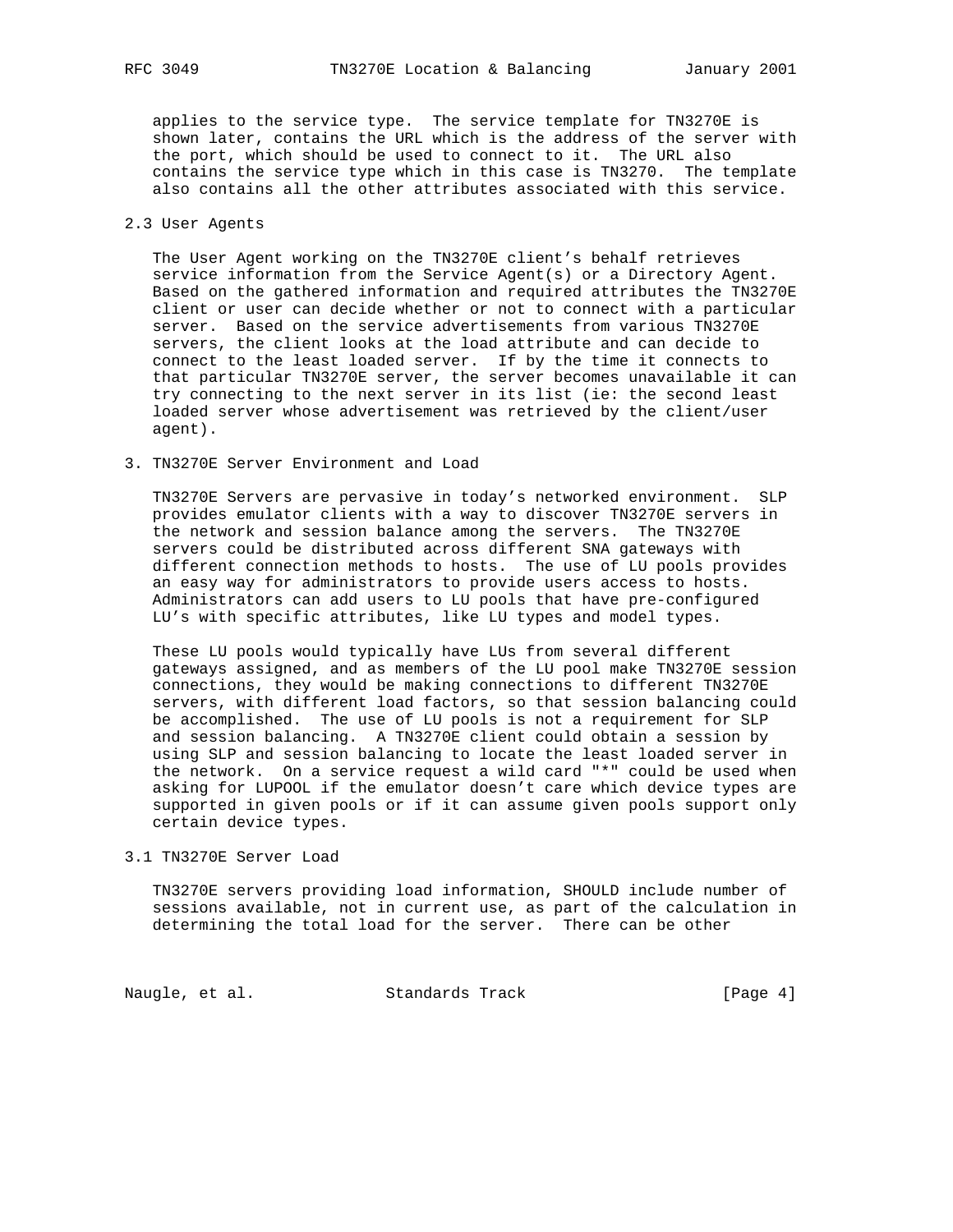factors that might have an effect on server load. An example would be if a server is not dedicated to only SNA traffic, and is handling other processes, like file services and print services, etc. It is beyond the scope of this document to standardize the method of individual server load calculations. Different vendors server's may calculate load information based upon factors they consider important, and methods for calculating load may change over time.

 If the TN3270E server coexists in a network with other TN server implementations using SLP for session balancing, TN3270E server load could be adjusted to compensate for differences in load calculations.

 One way to allow TN3270E server administrators to compensate for differences in implementations of calculating server load measurement is to provide the ability to modify the load calculation on the TN3270E server. An element of control can be provided by allowing the administrator to modify the load measurement, by using an integral number between 0 and 100 (100 being the highest) to change the load. This load measurement acts as an additional factor on the server's actual load calculation, so that the administrator could bias up or down, the likelihood of that server being selected by a TN3270E client.

 Load MUST be defined as one of the attributes for the TN3270E server. The Load attribute provided at the server will allow clients to determine which server to make a connection. If a UA provides only a Service Type, in an Attribute Request, then the reply includes all attributes and all values for that Service Type, and Load would be included. Attribute Requests MAY include a select clause, so you could be returned just load information. For more information on Attribute Requests refer to Service Location Protocol [1].

 An application could issue a Service Request to locate a TN3270E server. Then an application designed to perform least-load location of a TN3270E service, could issue a series of Attribute Requests to obtain the load measurement of each server specified with a URL. It would specify a select clause similar to the one below to receive only load information.

URL =  $s$ ervice:tn3270://9.37.51.254:23 Attribute filter = LOAD

 The attribute LOAD would be returned along with its value. The application could then issue other Attribute Request calls for each URL.

Naugle, et al. Standards Track [Page 5]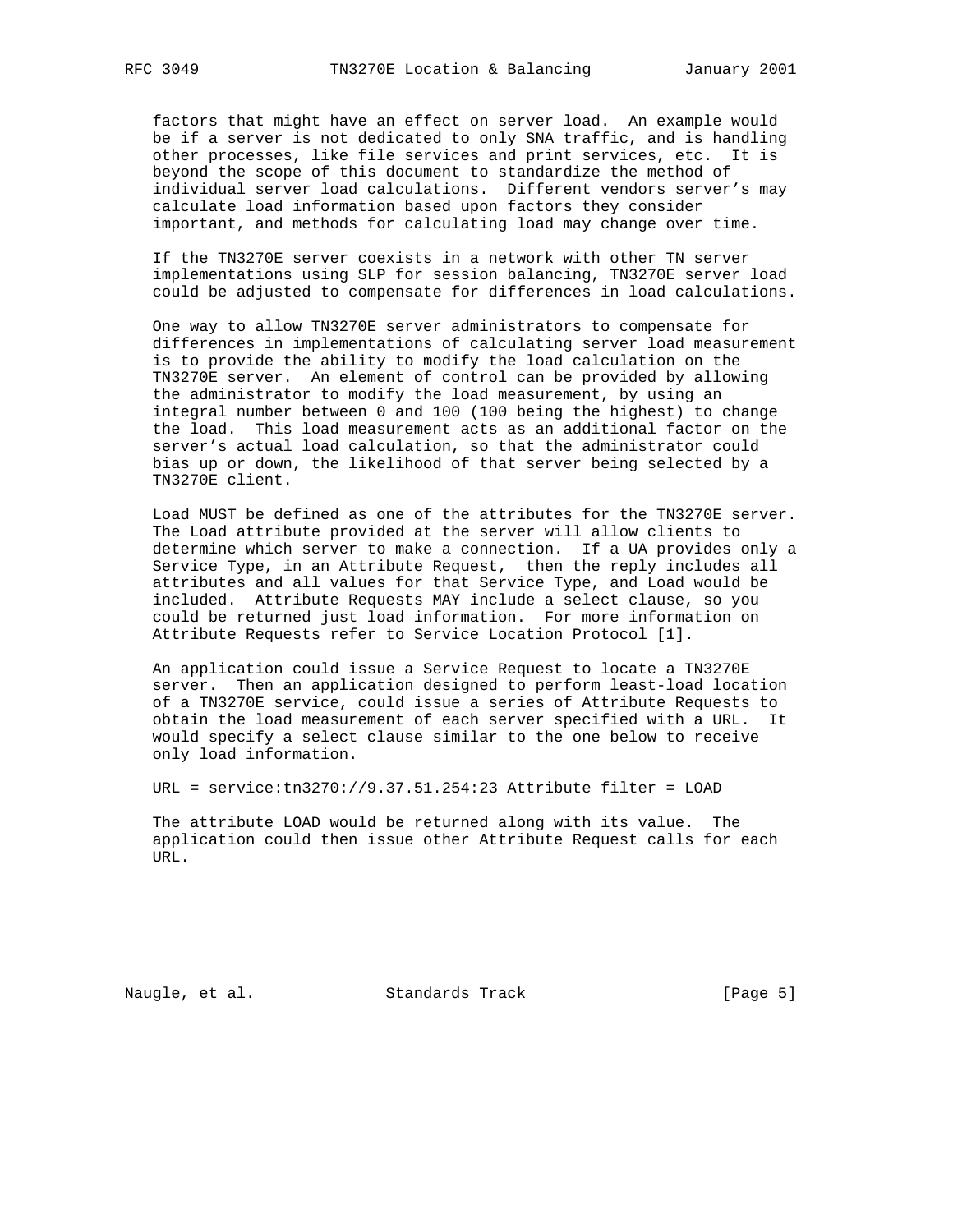The application would then select the least loaded server as a connection target. If it tries to connect to a server and that connection fails, it could then try to connect to the next least loaded server.

- 4. TN3270E Client Configuration
- 4.1 SLP Scope

 Scope is a parameter used to control and manage access by clients to servers in a network. It is the same as the Service Location Protocol scope defined in RFC 2165 [1]. The control scope provides is necessary for two reasons:

 As your network, the number of clients, and the number of servers grow, it becomes necessary to partition access to those servers by the growing number of clients in order to reduce overall traffic on the network. It allows administrators to organize users and servers into administrative groups.

 The meaning of the values of scope is defined by the administrator of the network. These values can represent any entity. Commonly, they fall along either departmental, geographical, or organizational lines.

 Each TN3270E server can be assigned to a single scope or multiple scopes. TN3270E clients using these servers can be configured for a single specific scope. If TN3270E clients are not configured with a scope they MUST use the scope "default".

 SLP Service Agents and Directory Agents (DA) need to reside in the network that support the TN3270E server with configured scopes.

 Attribute information for Service Types pertaining to a specific scope can be obtained from Directory Agents (DA). The DA will not return a result unless the requested scope matches.

 For more information on SLP scope refer to Service Location Protocol [1].

4.2 DA Discovery time-out

 The DA Discovery time-out value, is used to control how long the SLP API must wait to discover Directory Agents (DAs) in the network. The discovery request is a multicast, and the amount of time required to gather all DA responses might vary depending on many factors. If there are no DAs in the network, this time-out value can be set to

Naugle, et al. Standards Track [Page 6]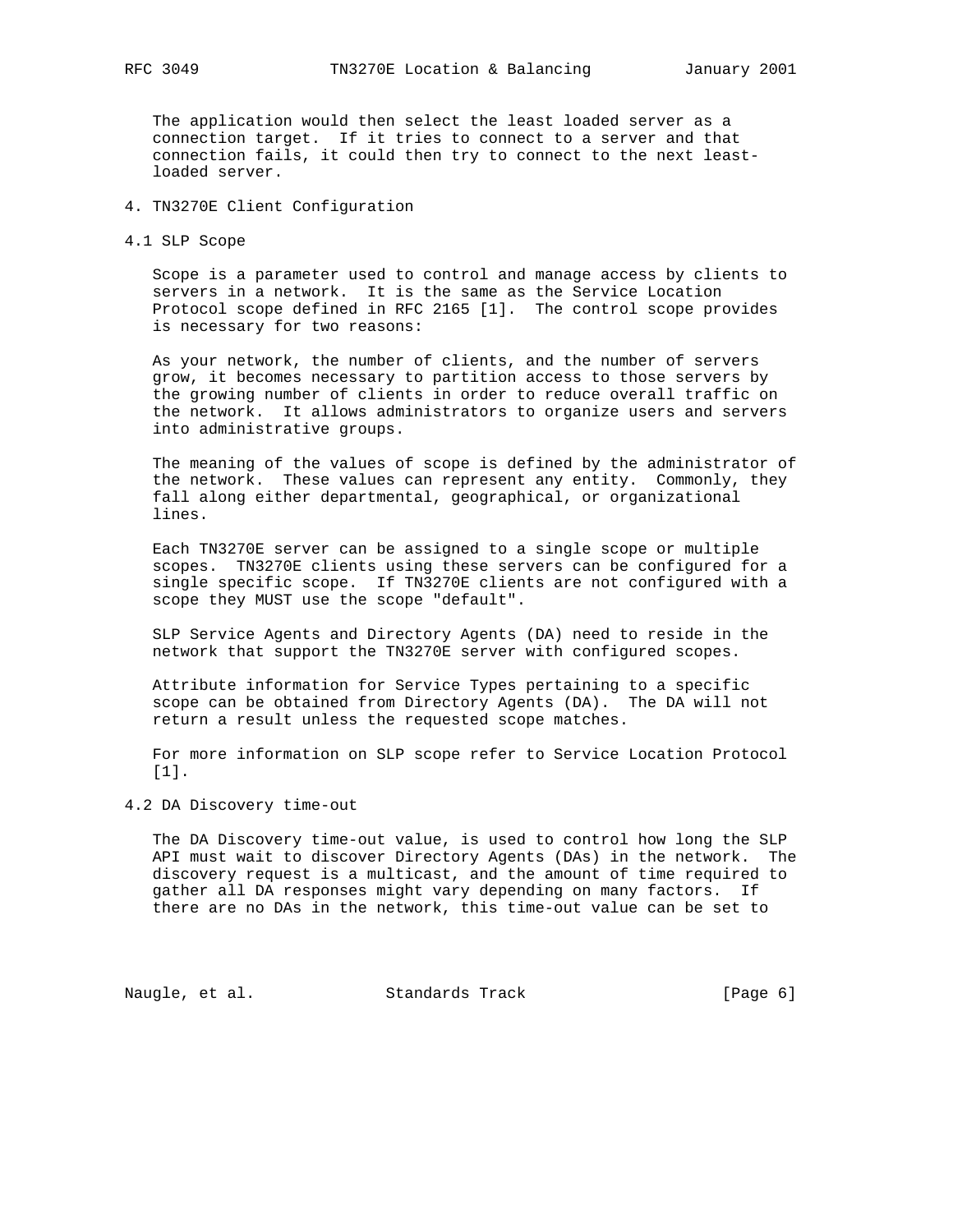zero to indicate that no DA discovery is to be done. The time-out is expressed in milliseconds. Time-out intervals and default values should be handled as described in RFC 2165 [1].

4.3 SA Multicast time-out

 The SA Multicast time-out value, is used to control how long the SLP API must wait to discover services, attributes, or service types in a network without at least one DA that supports the scope of the request. In this situation, these requests are multicast and the User Agent waits the time-out value to gather the multiple responses that are returned. The time-out is expressed in milliseconds. Time out intervals and default values should be handled as described in RFC 2165 [1].

- 5. TN3270E Client Implementation Information
- 5.1 Overview

 A TN3270E client that implements TN3270E SLP session balancing does not need to configure an IP Host Address or TCP Port for the TN3270E server it desires to connect to. Instead, the IP Host Address and TCP Port of the least loaded TN3270E server is discovered by using the SLP session balancing described in this document.

 The discovery of the least loaded TN3270E server is done entirely outside of and before the TN3270E telnet negotiation. Once the IP Host address and TCP Port of the least loaded TN3270E server is discovered, the TN3270E client can then start normal TN3270E telnet negotiation.

 The TN3270E client MUST allow for configuration of the following parameters. These SLP specific configuration items are covered by configuration parameters in the SLP API [5].

Enable SLP Session Balancing

 This configuration parameter indicates whether or not SLP session balancing is enabled. If it is enabled the following three configuration parameters MUST also be configurable. If this parameter is disabled, SLP session balancing is not supported and normal TN3270E telnet negotiation is performed.

 Scope Name The scope name is a text string that specifies a group of TN3270E servers. The scope name can be used to identify groups of TN3270E servers in a departmental or geographic setting. For

Naugle, et al. Standards Track [Page 7]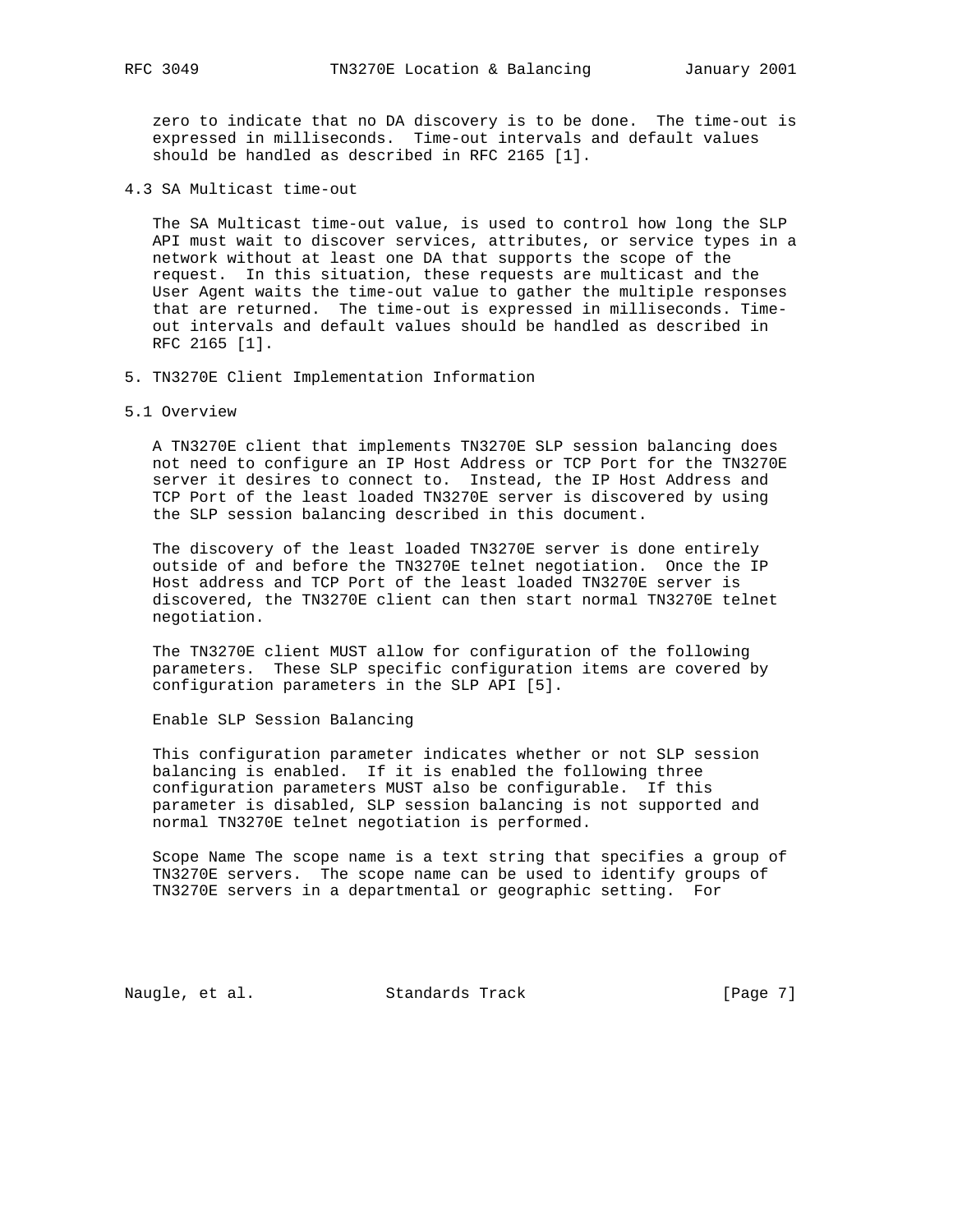example, if the scope name is Building-D, then the SLP session balancing would search all TN3270E servers in the Building-D scope to find the least loaded TN3270E server.

 If the scope name is blank, then the scope name is not used. This is referred to as unscoped. It should be noted as in section 4.1 above that any reference to unscoped services applies to Service Location Protocol version 1 only [1]. Service Location Protocol version 2 doesn't allow unscoped services but does allow the use of default scope [4]. In this case all TN3270E servers, with or without scope names, can be used to satisfy the request for least loaded TN3270E servers. In order to cut down on network overhead, it is recommended that either all servers be scoped or no servers be scoped. Refer back to section 4.1 for more discussion of scope.

DA Discovery Time Out Value

 This value is specified in milliseconds and is fully described in section 4.2 of this document.

SA Multicast Time Out Value

 This value is specified in milliseconds and is fully described in section 4.3 of this document.

5.2 How to obtain the list of TN3270E servers supporting SLP

 A TN3270E client that implements SLP session balancing uses API calls to obtain the list of TN3270E servers supporting SLP session balancing.

 The following Service Location Version 2 API [5] calls, could be used with TN3270E SLP session balancing:

SLPOpen - returns an SLPHandle handle to be used

SLPFindSrvs - issues the query for services

 SLPFindAttrs - returns service attributes matching the attribute ids for the indicated service URL or service type.

SLPClose - frees all resources associated with the handle.

Naugle, et al. Standards Track [Page 8]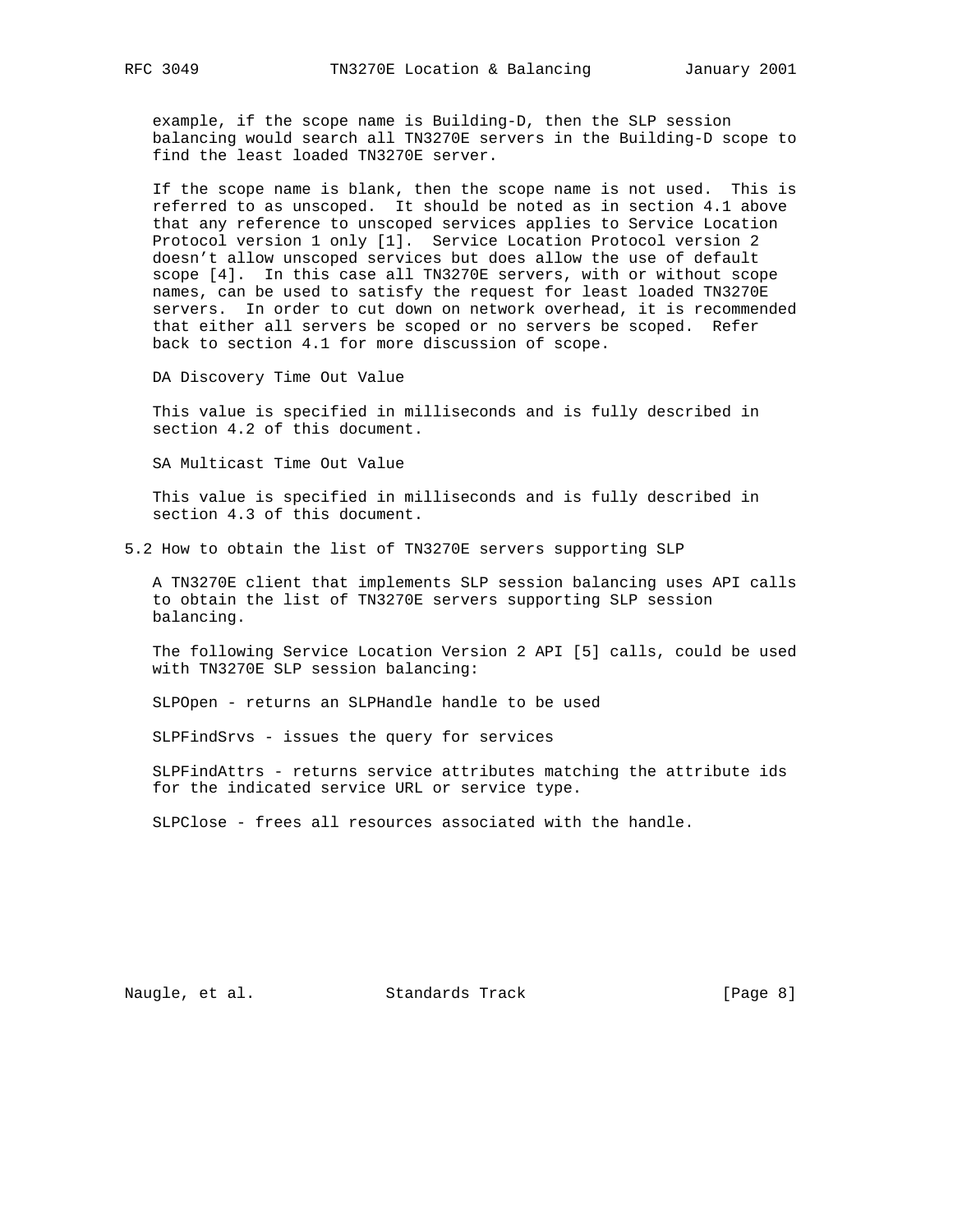5.3 TN3270E Sample Client Flow

5.3.1 Open the SLP connection

 The TN3270E client must first open a handle with the SLP User Agent. For Service Location Protocol version 2, SLPOpen API call [5] The SA multicast time out and DA discovery time out values would be passed as parameters to the SLPOpen API call.

5.3.2 Query the list of TN3270E servers

 The TN3270E client then queries for the list of TN3270E servers supporting SLP. This is done by using the Service Request API call.

 The request string contains information that determines which type of TN3270E servers that this client desires to connect to. The request string can contain the scope name, pool name, session type and 3270 screen size.

The SLPv1 query string has the following format:

TN3270/<scope name>/LUPOOL/ == <pool name><TAB><device type>

 The <scope name> is the name of the scope that is configured for the TN3270E client. If the scope is blank or null (unscoped request), then the scope is not inserted into the request string.

The <pool name> is a 1 to 8 character upper case string that indicates the name of the pool to which the TN3270E client desires to connect. For SLP session balancing, the same pool name must be configured on different TN3270E servers.

 The <TAB> is the '/t' tab character which is hexadecimal 0x09. the <TAB> is a literal and is used as a separator.

The <device type> can be any of the following:

 3270DSC for TN3270E device type IBM-3287-1 3270002 for TN3270E device types IBM-3278-2 and IBM-3278-2-E 3270003 for TN3270E device types IBM-3278-3 and IBM-3278-3-E 3270004 for TN3270E device types IBM-3278-4 and IBM-3278-4-E 3270005 for TN3270E device types IBM-3278-5 and IBM-3278-5-E \* for TN3270E device type IBM-DYNAMIC

Naugle, et al. Standards Track [Page 9]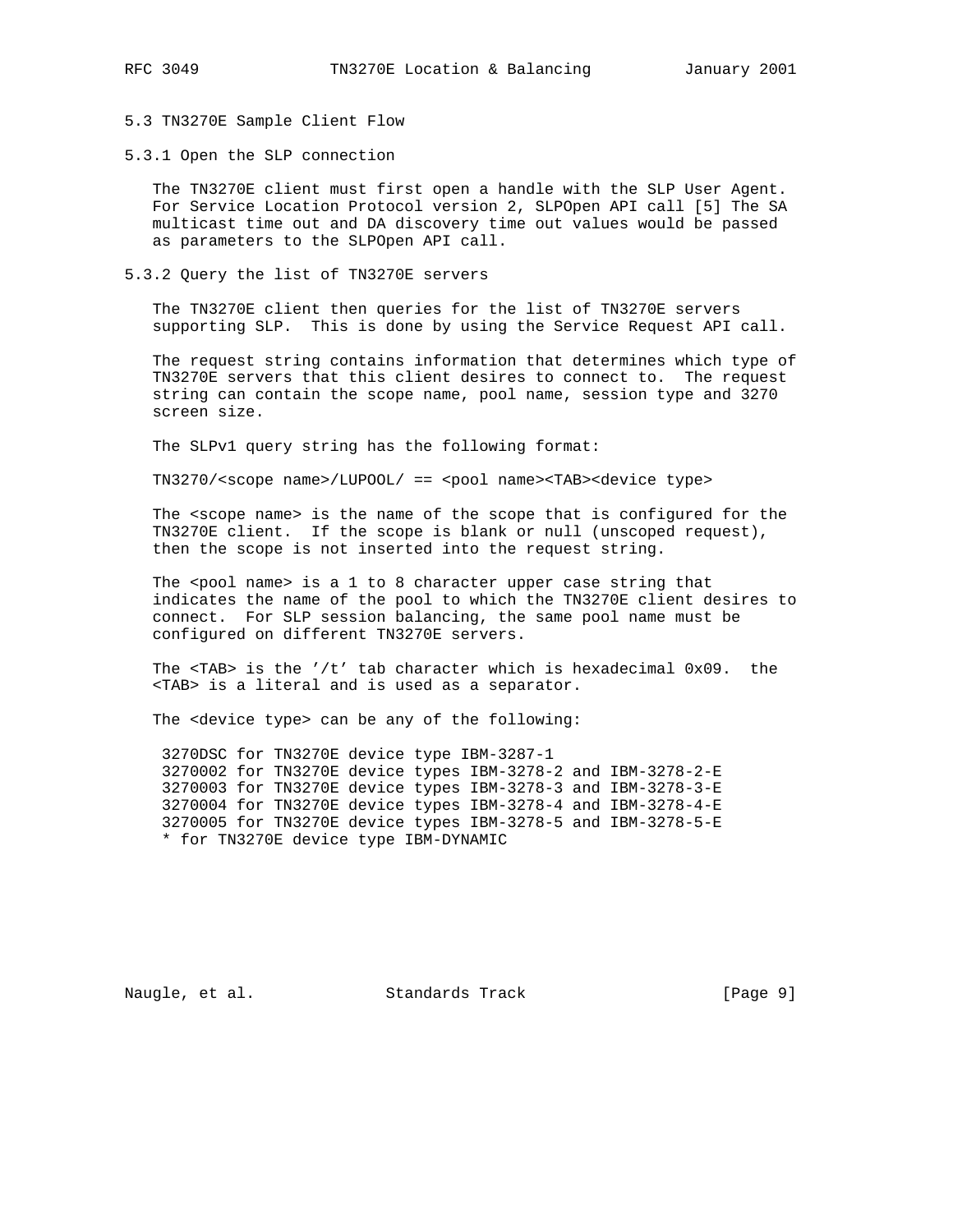Example:

 For a TN3270E client searching for TN3270E servers in the ENGINEERING scope for a model 2 screen size and LUPOOL name pool2, the following request SLPv1 string would be constructed:

"TN3270/ENGINEERING/LUPOOL/ == POOL2<TAB>3270002"

 Note: The " characters before and after the string are not part of the request string.

5.3.3 Forward Looking Example for SLPv2

 For SLPv2 the scope and service type are no longer part of the query string. These are now separate fields in the message. The service type name is required to have the "service:" prepended. The service type field would look like "service:TN3270", and the scope field would be a comma separated list of scopes. A scope name is always required in SLPv2, if no other name is known, the scope name "DEFAULT" is used. The example below uses the same parameters as used in above section 5.3.2.

 Example: Service Type: service:TN3270 Scope string: ENGINEERING The query string would have the following format:

(LUPOOL=<POOL2> <32700002>)

 In SLPv2 queries, all whitespace is compressed to a single space character during matching, so the identity of the separator character does not matter. The tab character could be added for readability, but it will not affect the outcome of the query.

5.3.4 Determine loading of each TN3270E server

 An attribute request for "service:tn3270e" specifying the attribute LOAD can be made and you will get back all the available loads. Say these are 35,88,78. You can then issue a service request for all tn3270E servers with "LOAD<40" for instance. Even if the load changes between the time you get the attribute reply and when you issue the request, you will still get the best the network has to offer.

 The TN3270E client then uses the TN3270E server's IP Host address to start normal Telnet TN3270E negotiation.

Naugle, et al. Standards Track [Page 10]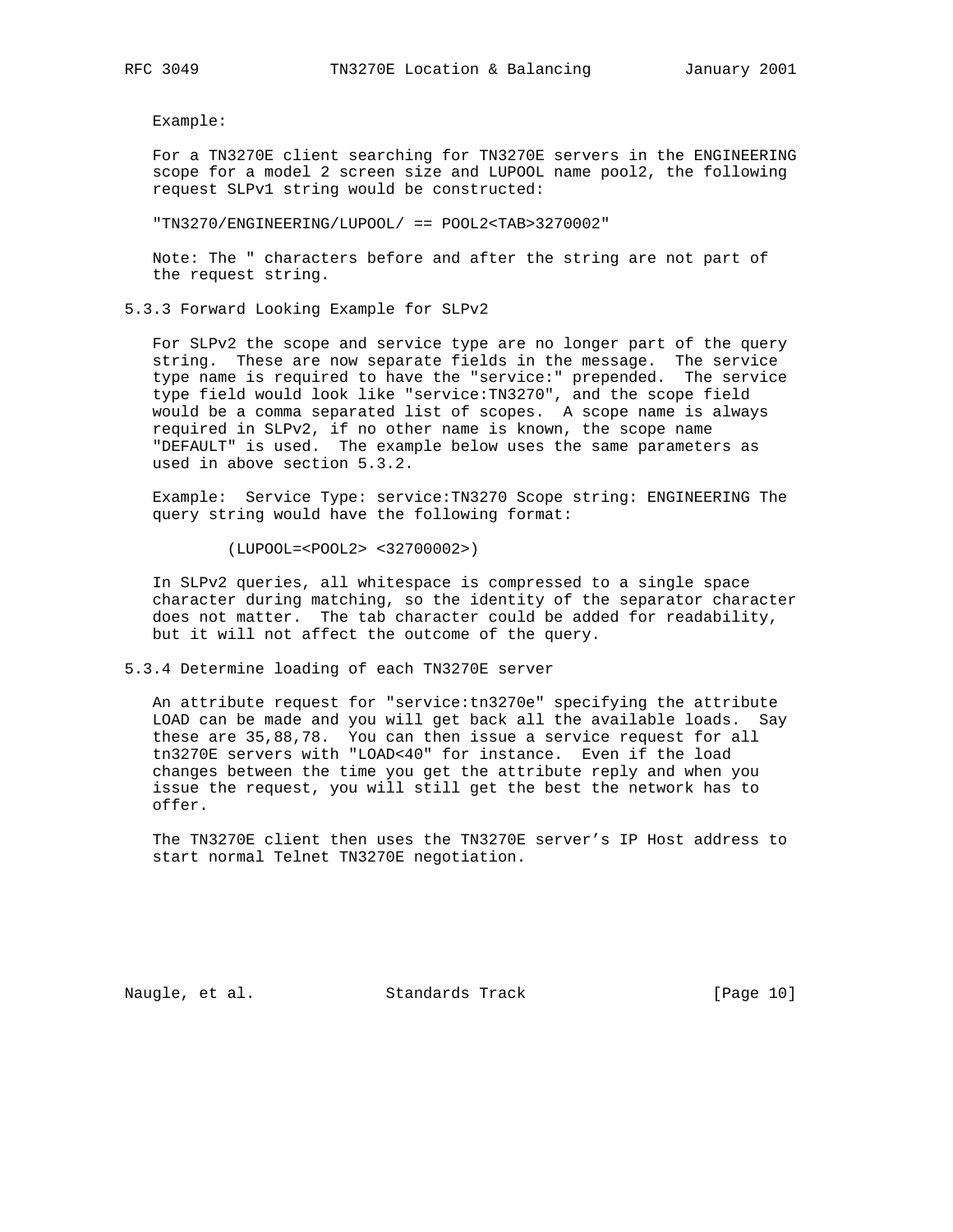### 5.4 Recommendations

 The TN3270E client SHOULD display the IP hostname and TCP Port that is being used for the TN3270E connection. This gives the user knowledge of which TN3270E server the session is connected to. For example, the IP host address could be displayed in the window system status bar.

 The TN3270E client SHOULD display the resource name that is returned by the TN3270E server after connection and TN3270E negotiation is completed. This gives the user knowledge of which LU resource name in the LUPOOL the session is connected to. For example, the resource name could be displayed in the Windows status bar, or even in the 3270 OIA line.

 In the event that after the TN3270E client has determined the least loaded server and the connection to that server fails for some reason, the connection should be closed and an attempt made to connect to other TN3270E servers in the list of least loaded servers.

 For example, a TN3270E server may reject a connection to a specific pool if the pool is full, or if the device type does not match what is available in the pool. If this occurs, then an attempt to other least loaded TN3270E servers SHOULD be performed.

6. Sample Trace Flow of SLP and Session Balancing

 This sample trace flow is provided for informational purposes only. SLP API: Service Request: TN3270//LUPOOL == POOL2 3270002/ SLP API: Service Reply: service:tn3270://206.109.45.139:23 SLP API: Service Reply: service:tn3270://206.109.45.140:23 Connecting to 206.109.45.139:23... TerminalType=NVT Connection established Recv <- DO TN3270E

Send -> WILL TN3270E

TerminalType=TN3270E

Recv <- SEND DEVICE\_TYPE

Naugle, et al. Standards Track [Page 11]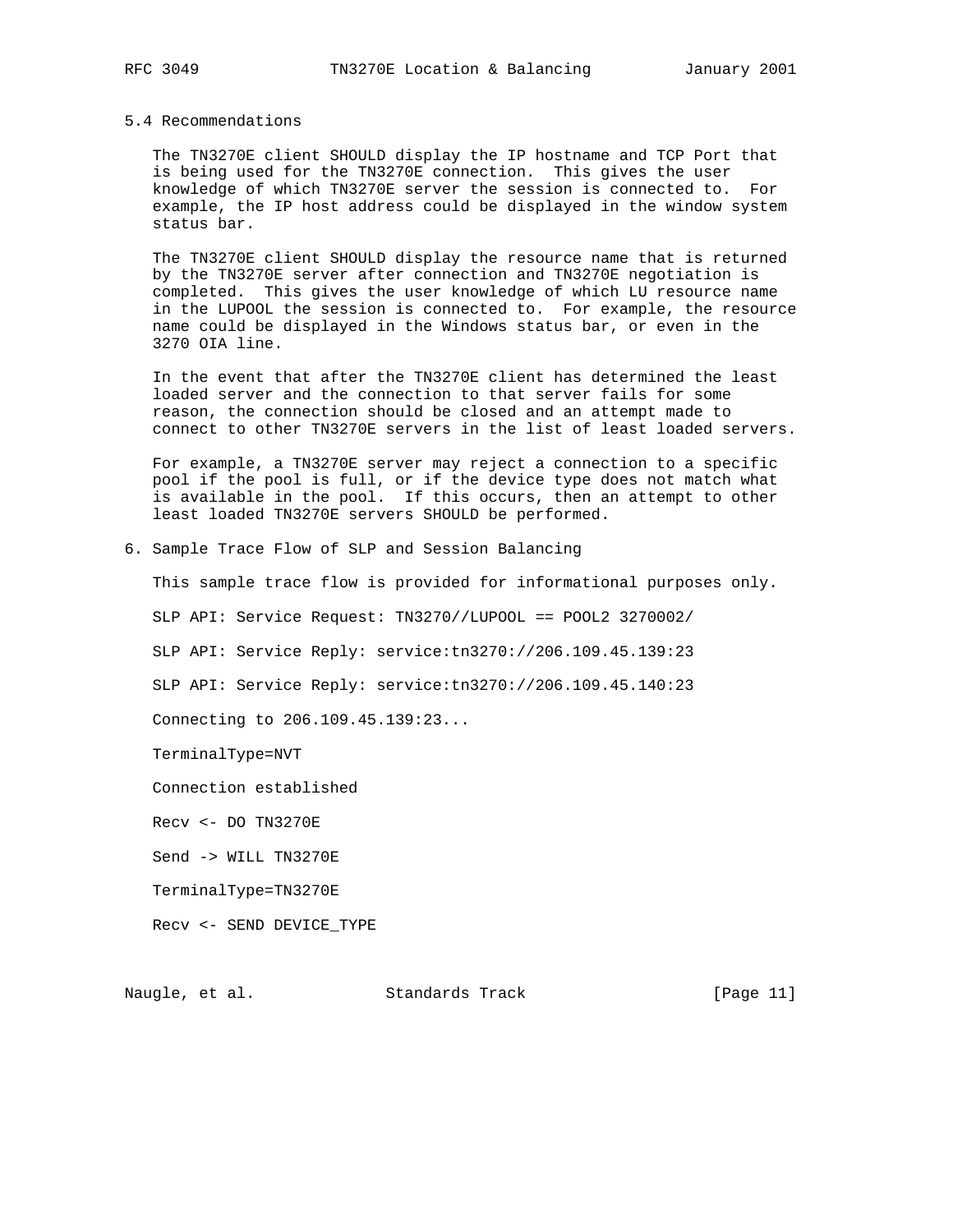Send -> DEVICE\_TYPE REQUEST IBM-3278-2-E CONNECT POOL2

Recv <- DEVICE\_TYPE IS IBM-3278-2-E CONNECT TN8003

Send -> FUNCTIONS REQUEST BIND\_IMAGE SYSREQ

Recv <- FUNCTIONS IS BIND\_IMAGE SYSREQ

7. Service Templates and Service Registration

 The Service Location Protocol uses the "service:" URL scheme name to define URLs called "service: URLs". These schemes provide a way for clients to obtain configuration information that is needed to establish a 3270 session through the TN3270E server. The Service Location Protocol provides for service: URLs to be registered and discovered.

 Service Registration These service registrations contain a service: URL, and possible attributes associated with that service. The service registration information are shown below for the server.

 Service Templates Service templates are documents defining in a formal way the attributes associated with that service that a client may want to use. For more information on service templates please refer to, Service Templates and service: Schemes. [2]. The server service template and TN3270 service templates are shown below.

7.1 The TN3270E Service Type Template

 The 'service:tn3270:' template defined below conforms to the grammar described in "Service Templates and service: Schemes". Please refer to [2] for detailed explanation of the syntax.

 Name of submitters: Jim Naugle <jnaugle@us.ibm.com> Gregg Ledford <gledford@zephyrcorp.com> K. Kasthurirangan <kasthuri@us.ibm.com> Language of service template: en Security Considerations: Service Location Protocol can help clients discover security services supported by the TN3270E server. If security services are important or required, using SLP authentication, and protected scopes in Service Location Protocol version 1 is recommended [1]. Well known ciphersuite names are used in the template [3].

Naugle, et al. Standards Track [Page 12]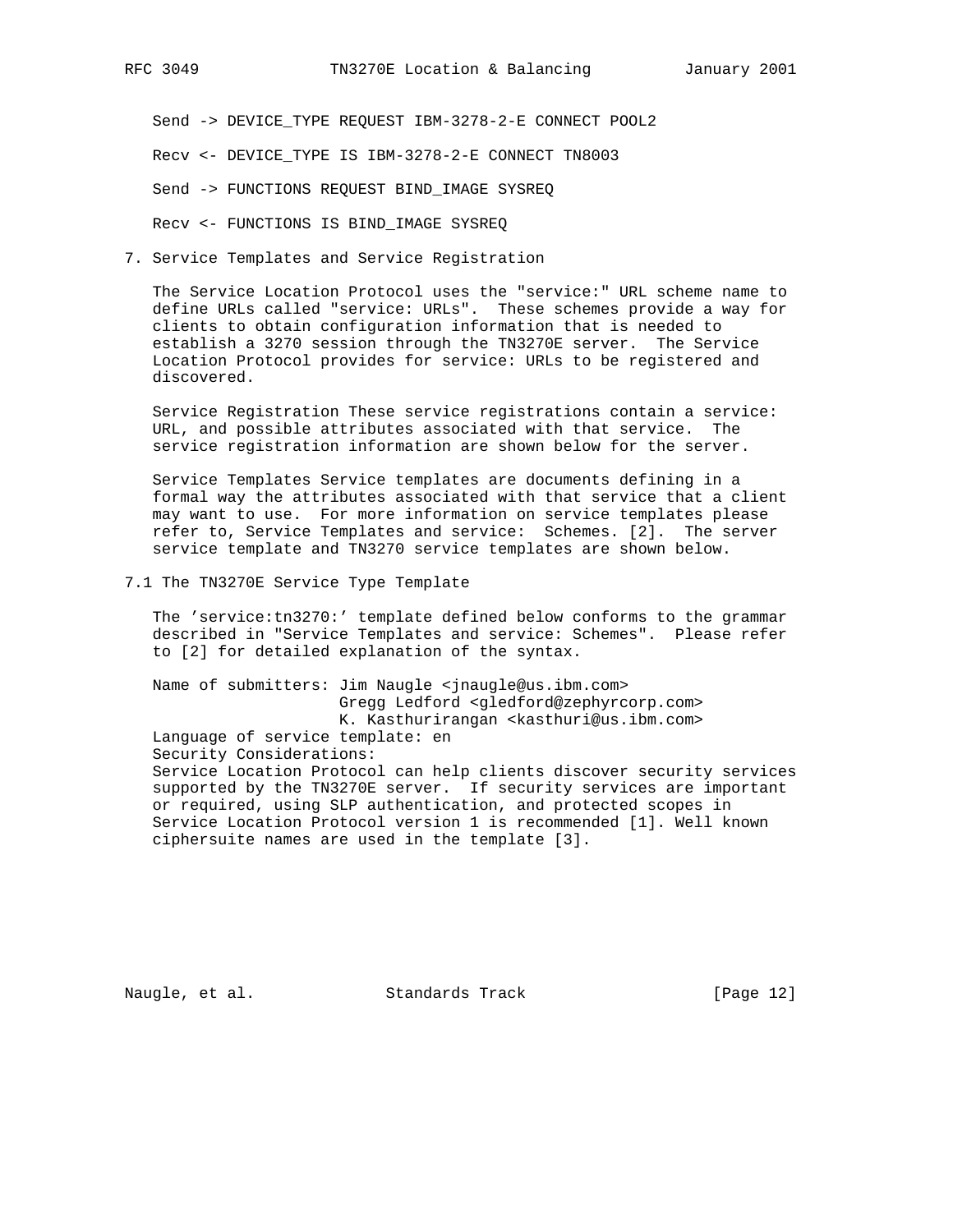```
 Template text:
----------------------template begins here -------------------------
 template-type=tn3270e
 template-version=1.0
 template-description=
 The tn3270 service provides 3270 gateway access to an SNA network
  via the TN3270 protocol. The attributes reflect the types of 3270
  devices, LU Pools, and load information available on the server.
 template-url-syntax=
 # service:tn3270://<hostname>:<port>
 # <hostname>
 # <port>
 load=integer
 # This is the load balancing quantity to use in determining the
 # least loaded TN3270E server to attach to for the service. The
 #range of valid values is an integral 0 to 100 with 0 indicating the
 #lowest possible load and 100 the highest
 LUPool=string X M L
 # This attribute takes on one or more values as defined below.
 # The <TAB> char. 0x09 is literal and will be used as a separator.
 #
 #
 # <pool name> = <name> / <name> "<TAB>" <dev type>
\# <name> = 1*ALPHANUM<br>\# "3270DSC"
                   # "3270DSC"
 #
 #
 #
 #
 # Identifies the LU pool names of LU pools available for use on this
 # service with the associated device types supported in each pool.
 # Each value is a record where the first token is the pool name of
 # the pool and the second token is a device type supported in that
 # pool. A pool name without a device type indicates that LUs of
 # unknown type are included in the pool. Records associated with a
 # given pool name are repeated for each supported device type. A
 # given pool is included in a registration request if any PU profile
 # that contributes at least one LU to the pool is active on the
 # server. The range of valid dev_types are:
 #
 # dev_type Meaning
 #
```
Naugle, et al. Standards Track [Page 13]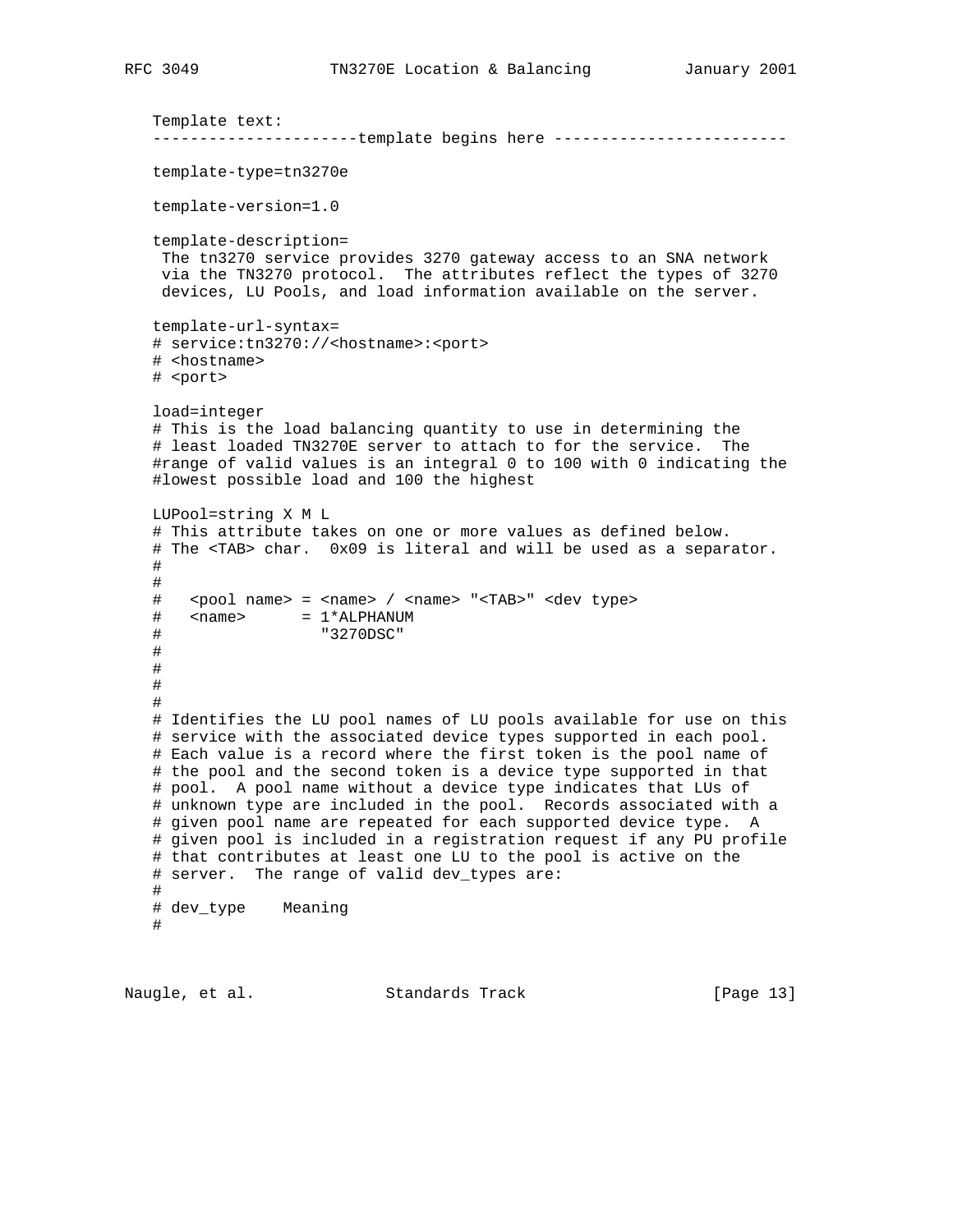```
 # 3270002 Lu Type 2 Model 2
 #
 # 3270003 Lu Type 2 Model 3
 #
 # 3270004 Lu Type 2 Model 4
 #
 # 3270005 Lu Type 2 Model 5
 #
 # 3270DSC Printer LU
 #
 BIND=keyword
 # The server supports the SNA bind image TN3270E function.
 DATA=keyword
 # The non-SNA 3270 data stream is supported by server.
 RESPONSES=keyword
 # The server supports SNA response mode.
 SCS=keyword
 # The server supports SNA 3270 SCS data stream.
 SYSREQ=keyword
 # The SYSREQ keyboard key is supported on server.
 RFC1576=keyword
 # RFC1576 options supported.
 RFC1646=keyword
 # RFC1646 options supported.
 RFC2355=keyword
 # RFC2355 options supported.
 security=string M
 # This is the security technique supported on the server.
 # The defined values are:
 NONE
 SSLV3
 Ciphersuites=string M
 # Cipher specifications supported by this server.
 # Additional values will be defined in future templates.
 NULL_NULL,
 NULL_MD5,
 NULL_SHA,
 RC4_MD5_EXPORT,
```
Naugle, et al. Standards Track [Page 14]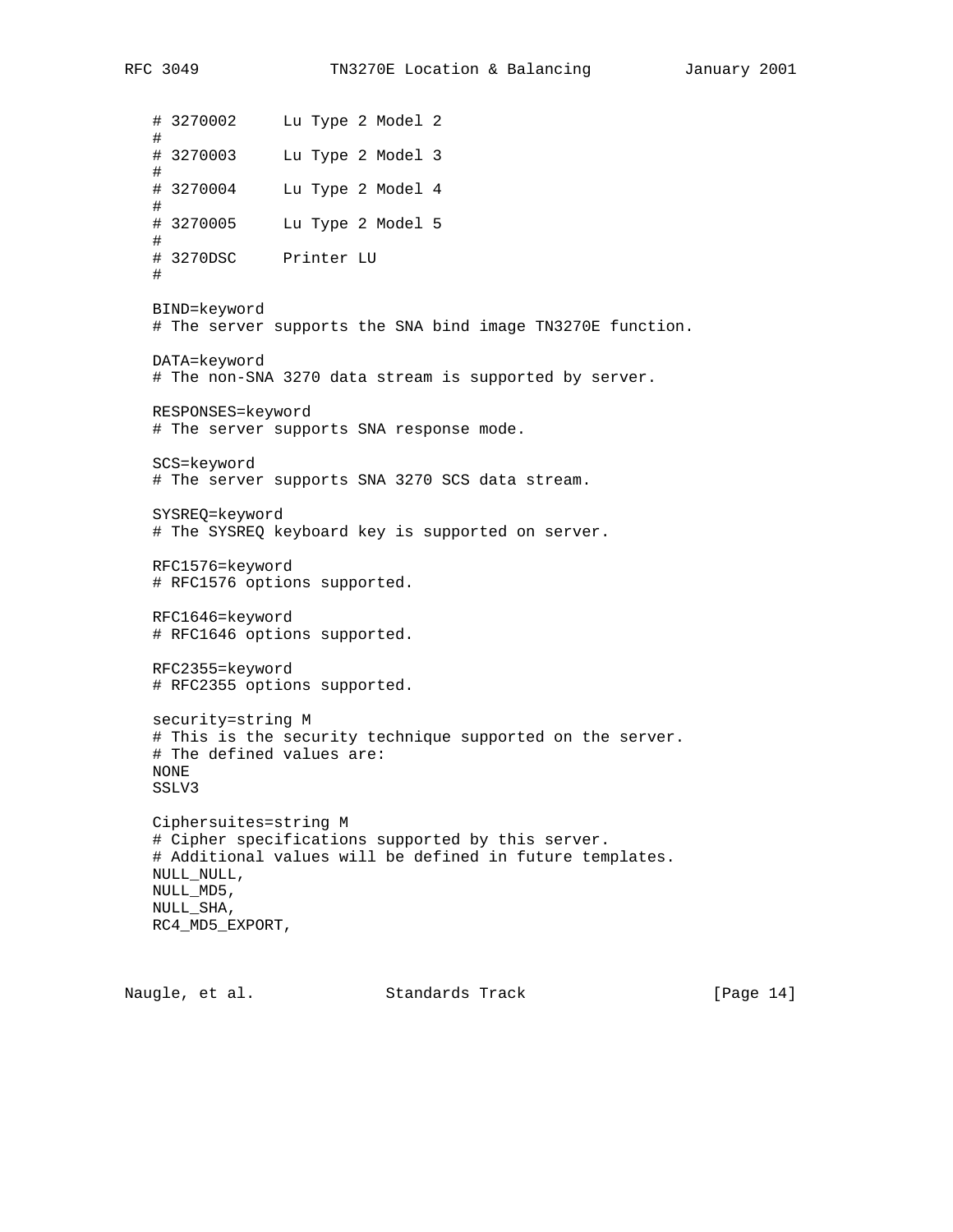RC4\_MD5\_US, RC4\_SHA\_US, RC2\_MD5\_EXPORT, DES\_SHA\_EXPORT, TRIPLE\_DES\_SHA\_US platform=string X # This is the network operating system platform underlying the # advertising service. The defined values are: # # IW Server uses IntranetWare or NetWare operating system # # NT Server uses the Microsoft NT operating system # # OS2 Server uses the OS2 operating system # # AIX Server uses the AIX operating system # IW,NT,OS2,AIX protocol=string X # This is the protocol(s) supported by the server providing this # service. The defined values are: # # IP Server supports client connections over IP (TCP/IP or # UDP/IP) # # IPX Server supports client connections over IPX (SPX/IPX) # IP,IPX server name=string # This is the name of the server that was configured during # installation. release=string X # This is the version and release level of the server advertising # services. Its format is vv.rr.mm where "vv" is the major version # number, "rr" is the minor version number, and "mm" is the # modification level. All numbers are padded on the left with zeroes # to two characters. # Example: version 3, release 0, mod level 0 is "03.00.00" ------------------template ends here -------------------------------

Naugle, et al. Standards Track [Page 15]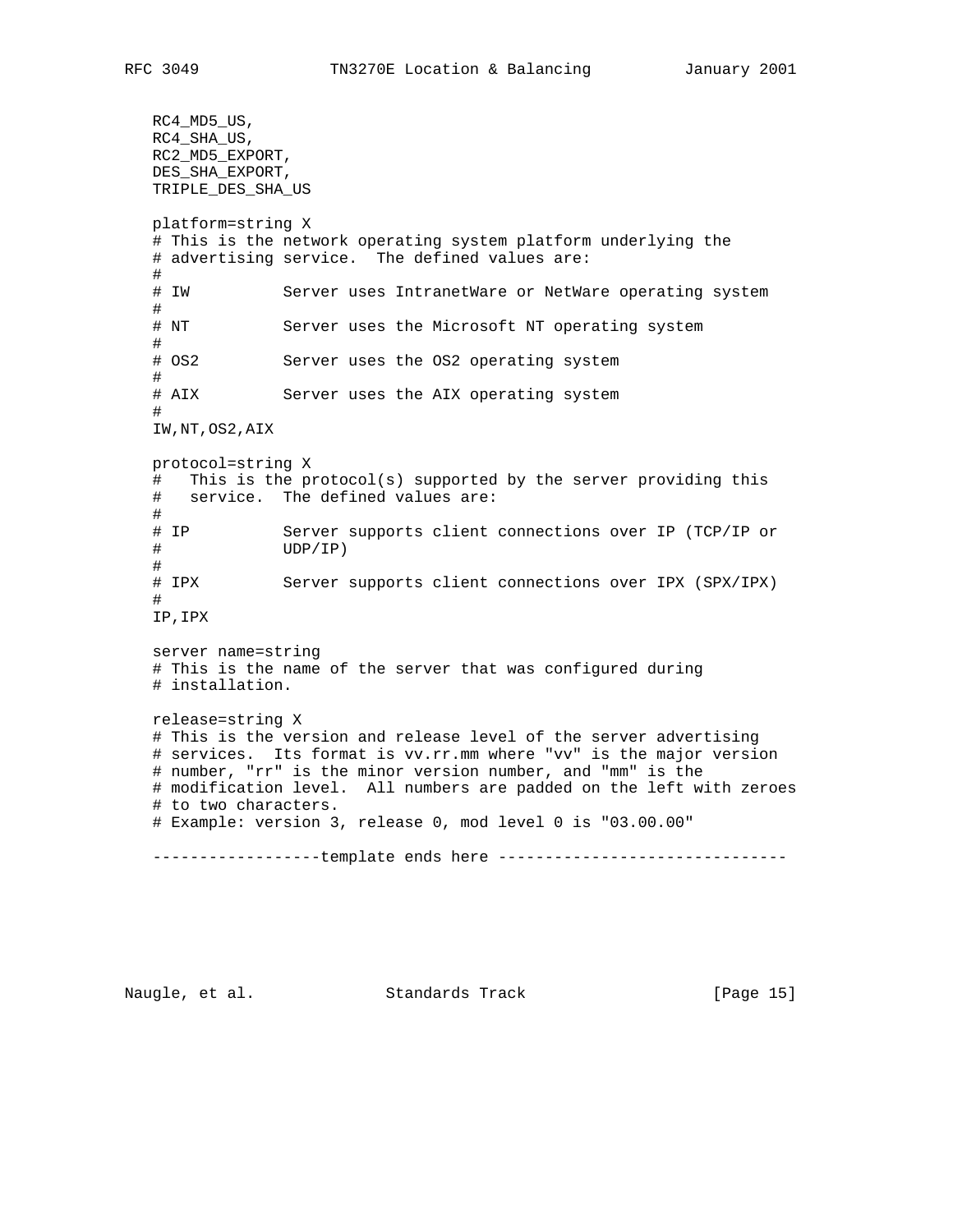```
7.2 Server Service Type Template
```
 The 'service:commserver:' template defined below conforms to the grammar described in "Service Templates and service: Schemes". Please refer to [2] for detailed explanation of the syntax.

 Name of submitters: Jim Naugle <jnaugle@us.ibm.com> Gregg Ledford <gledford@zephyrcorp.com> K. Kasthurirangan <kasthuri@us.ibm.com> Language of service template: en Security Considerations: Service Location Protocol can help clients discover security services supported by the TN3270E server. If security services are important or required, using SLP authentication, and protected scopes [1] is recommended.

Template text:

-------------------template begins below this line------------------

template-type=commserver

template-version=1.0

template-description=

 The server service type is registered whenever the communications software is loaded on the server. It describes generic attributes of the server. These attributes are also repeated on the other service types provided.

 template-url-syntax= # service:commserver://<hostname>:<port> # <hostname> # <port> platform=string X # This is the network operating system platform underlying the # advertising service. The defined values are: #<br># IW Server uses Novell IntranetWare or NetWare operating # system # NT Server uses the Microsoft NT operating system # # OS2 Server uses the OS2 operating system # # AIX Server uses the AIX operating system #

IW,NT,OS2,AIX

Naugle, et al. Standards Track [Page 16]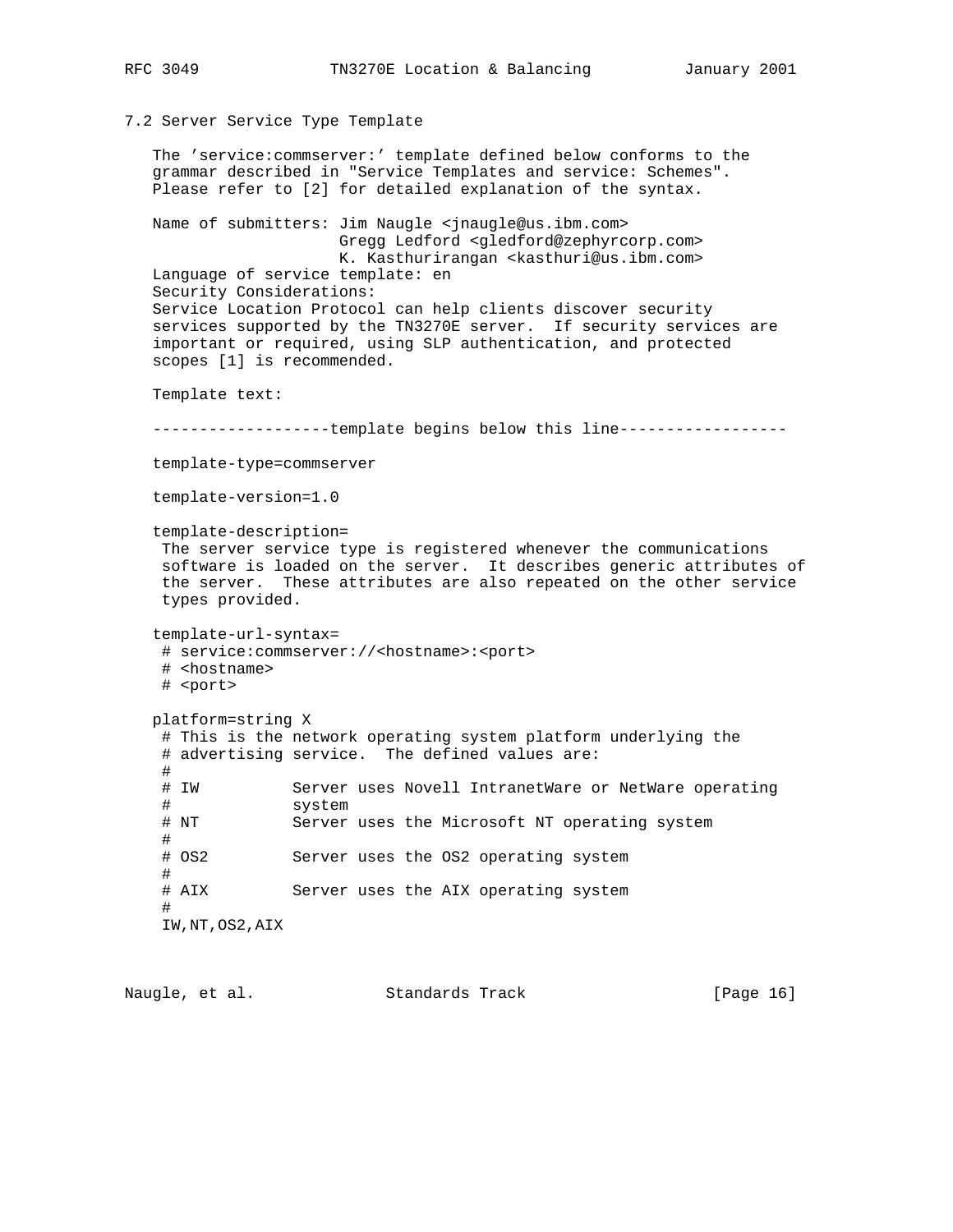protocol=string X # This is the protocol(s) supported by the server providing this # service. The defined values are: # # IP Server supports client connections over IP (TCP/IP or # UDP/IP) # # IPX Server supports client connections over IPX (SPX/IPX) # IP,IPX server name=string # This is the name of the server that was configured during # installation. release=string X # This is the version and release level of the commserver # advertising services. Its format is vv.rr.mm where "vv" is the # major version number, "rr" is the minor version number, and "mm" # is the modification level. All numbers are padded on the left with # zeroes to two characters. # # Example: version 3, release 0, mod level 0 is "03.00.00" ----------------------template ends above this line---------------------

7.3 Template Contact Information

 Jim Naugle <jnaugle@us.ibm.com> Kasthuri Kasthurirangan <kasthuri@us.ibm.com> Gregg Ledford <gledford@zephyrcorp.com>

7.4 Security Considerations

 Service type templates provide information that is used to interpret information obtained by the Service Location Protocol. If these templates are modified or if false templates are distributed, services may not correctly register themselves, or clients might not be able to interpret service information.

 The service: URLs themselves specify the service access point and protocol for a particular service type. These service: URLs could be distributed and indicate the location of a service other than that normally wanted to used. SLP [1] provides an authentication mechanism that allows service: URLs of registered services to be signed and for the signatures to be verified by clients.

Naugle, et al. Standards Track [Page 17]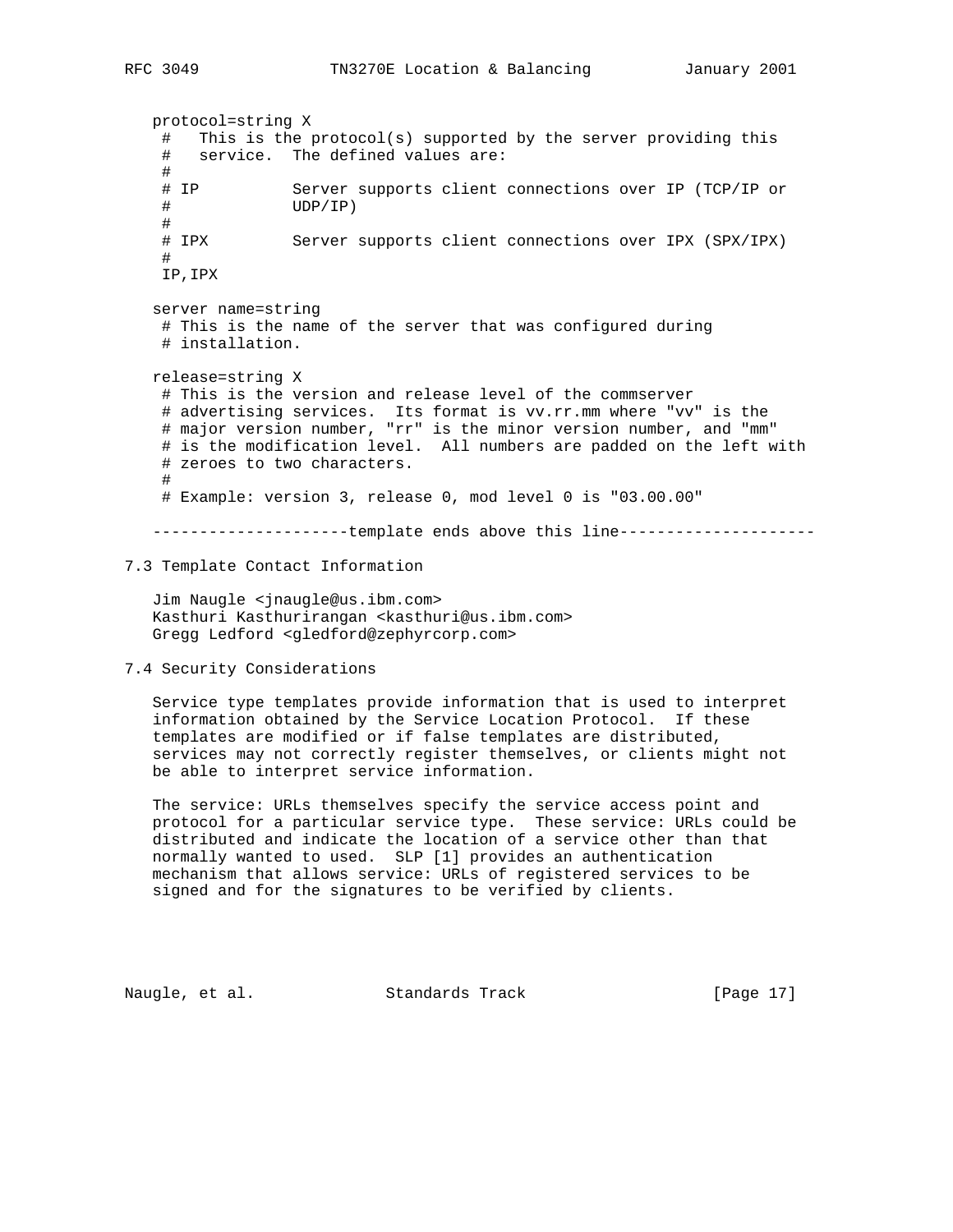Service Location Protocol can help clients discover security services supported by the TN3270E server. If security services are important or required, using SLP authentication, and protected scopes [1] is recommended.

7.5 Sample TN3270 Service Registration Message

URL: service:tn3270://<addr-spec>:<port-number> Attributes:

[(SCOPE=<string>),]

(RELEASE=03.00.00),

(PLATFORM=IW),

(PROTOCOL=IP),

(SERVERNAME=<string>),

(LOAD=<integer 0 to 100>),

[(LUPOOL=pool-name0/tANY,

pool-name1/tdevice\_type1,

pool-name2/tdevice-type2, ...

pool-namen/tdevice-typen)]

BIND,

DATA,

RESPONSES,

SCS,

SYSREQ,

(SECURITY=NONE),

RFC1576,

RFC1646,

RFC2355

Naugle, et al. Standards Track [Page 18]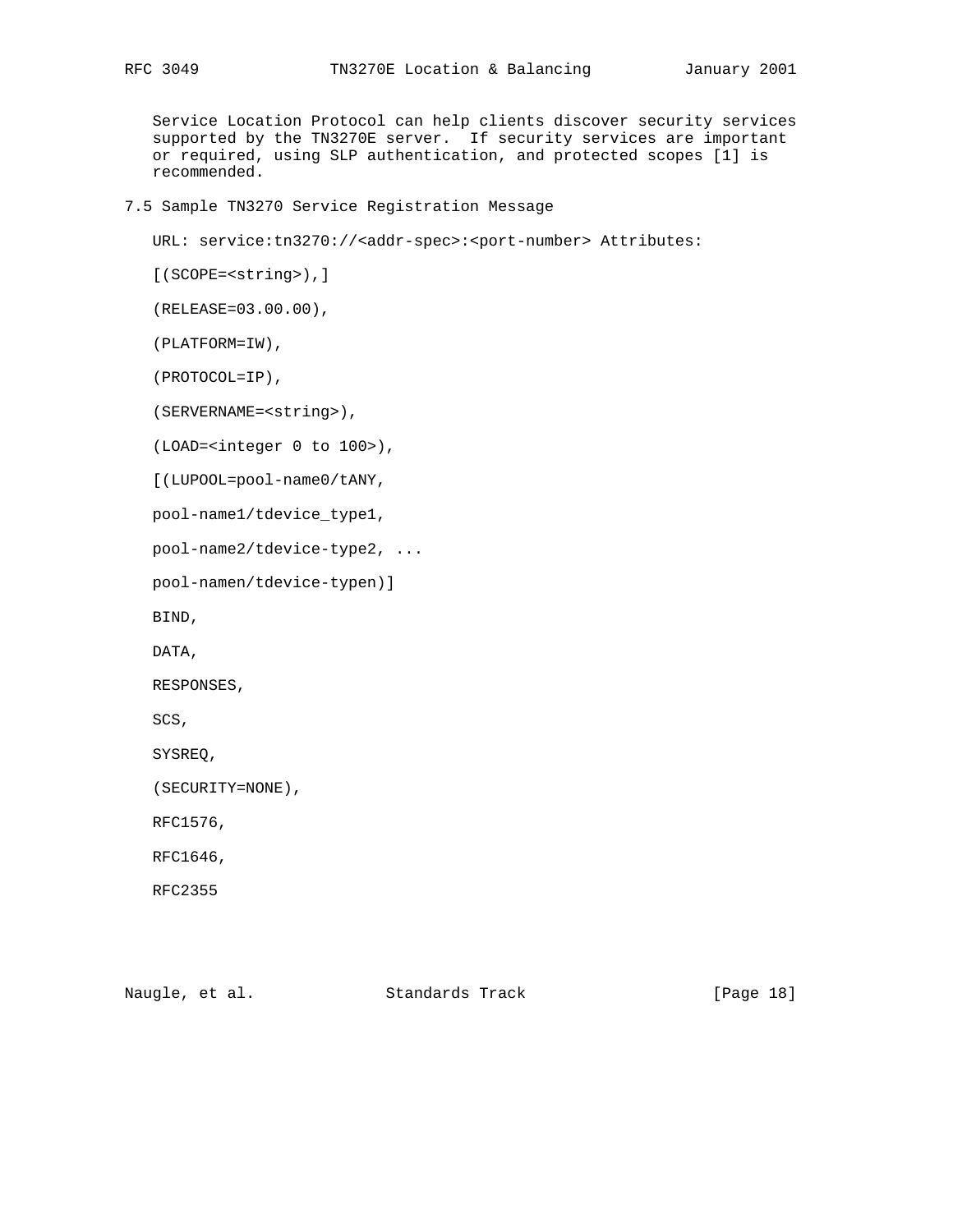7.6 Sample Server Service Registration Message

URL:service:commserver://<addr-spec>:<port-number>

Attributes: [(SCOPE=<string>),]

(RELEASE=03.00.00),

(PLATFORM=IW),

(PROTOCOL=IP),

(SERVERNAME=<string>)

8. References

- [1] Veizades, J., Guttman, E., Perkins, C., and S. Kaplan, "Service Location Protocol", RFC 2165, July 1997.
- [2] Guttman, E., Perkins, C. and J. Kempf, "Service Templates and service: Schemes", RFC 2609, June 1999.
- [3] Dierks, T. and C. Allen, "The TLS Protocol Version 1.0", RFC 2246, January 1999.
- [4] Guttman, E., Perkins, C., Veizades, J. and M. Day, "Service Location Protocol Version 2", RFC 2608, June 1999.
- [5] Kempf, J. and E. Guttman, "An API for Service Location", RFC 2614, June 1999.
- [6] Bradner, S., "Key Words for Use in RFCs to Indicate Requirement Levels", BCP 14, RFC 2119, March 1997.

Naugle, et al. Standards Track [Page 19]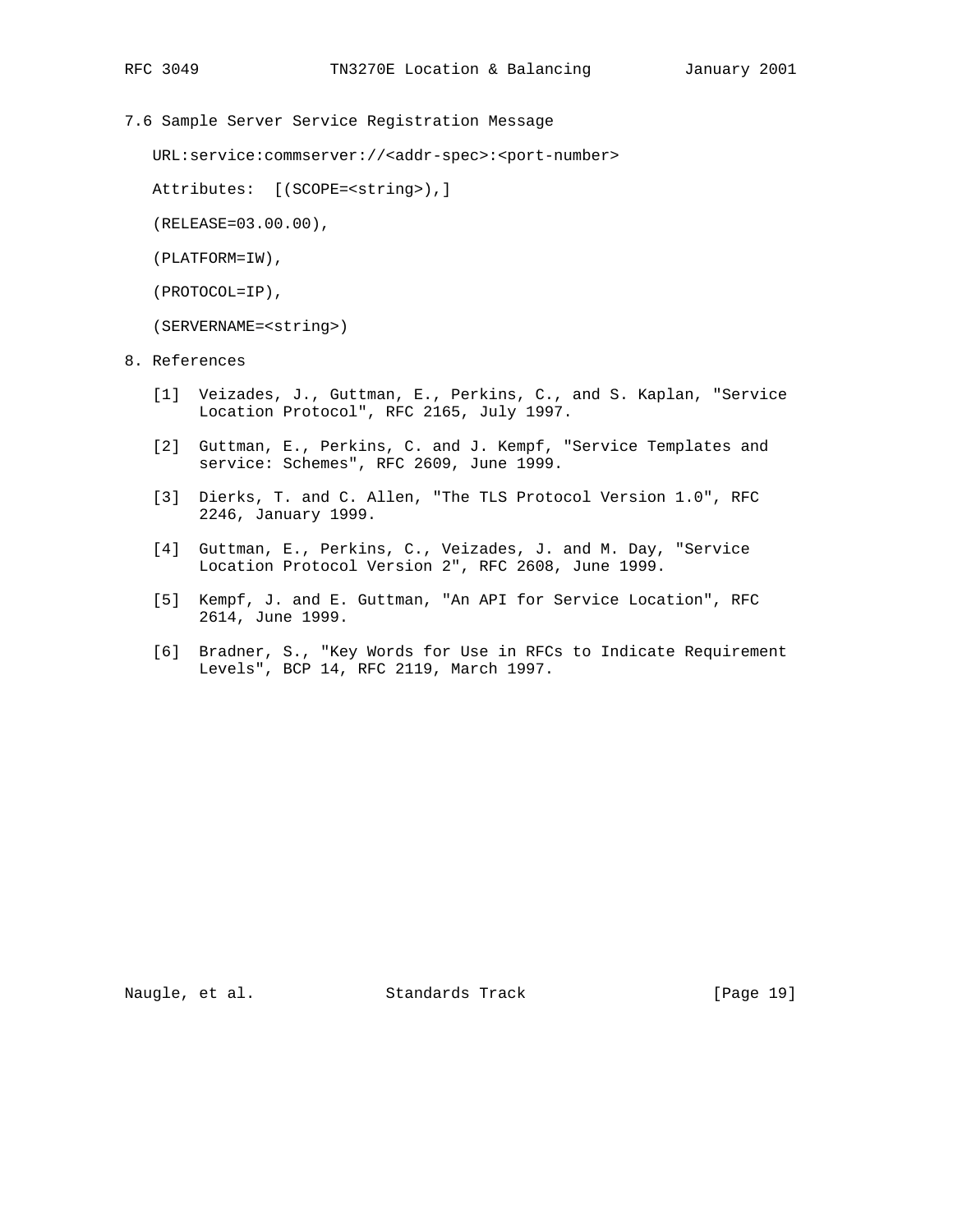9. Authors' Addresses Jim Naugle IBM P.O. Box 12195 Research Triangle Park, N.C. 27709-2195 USA Phone: (919) 254-8789 EMail: jnaugle@us.ibm.com Kasthuri Kasthurirangan IBM P.O. Box 12195 Research Triangle Park, N.C. 27709-2195 USA Phone: (919) 254-5721 EMail: kasthuri@us.ibm.com Gregg Ledford Zephyr Development Corporation 8 Greenway Plaza Suite 1400 Houston, Texas 77046 USA Phone: (713) 623-0089 EMail: gledford@zephyrcorp.com

Naugle, et al. Standards Track [Page 20]